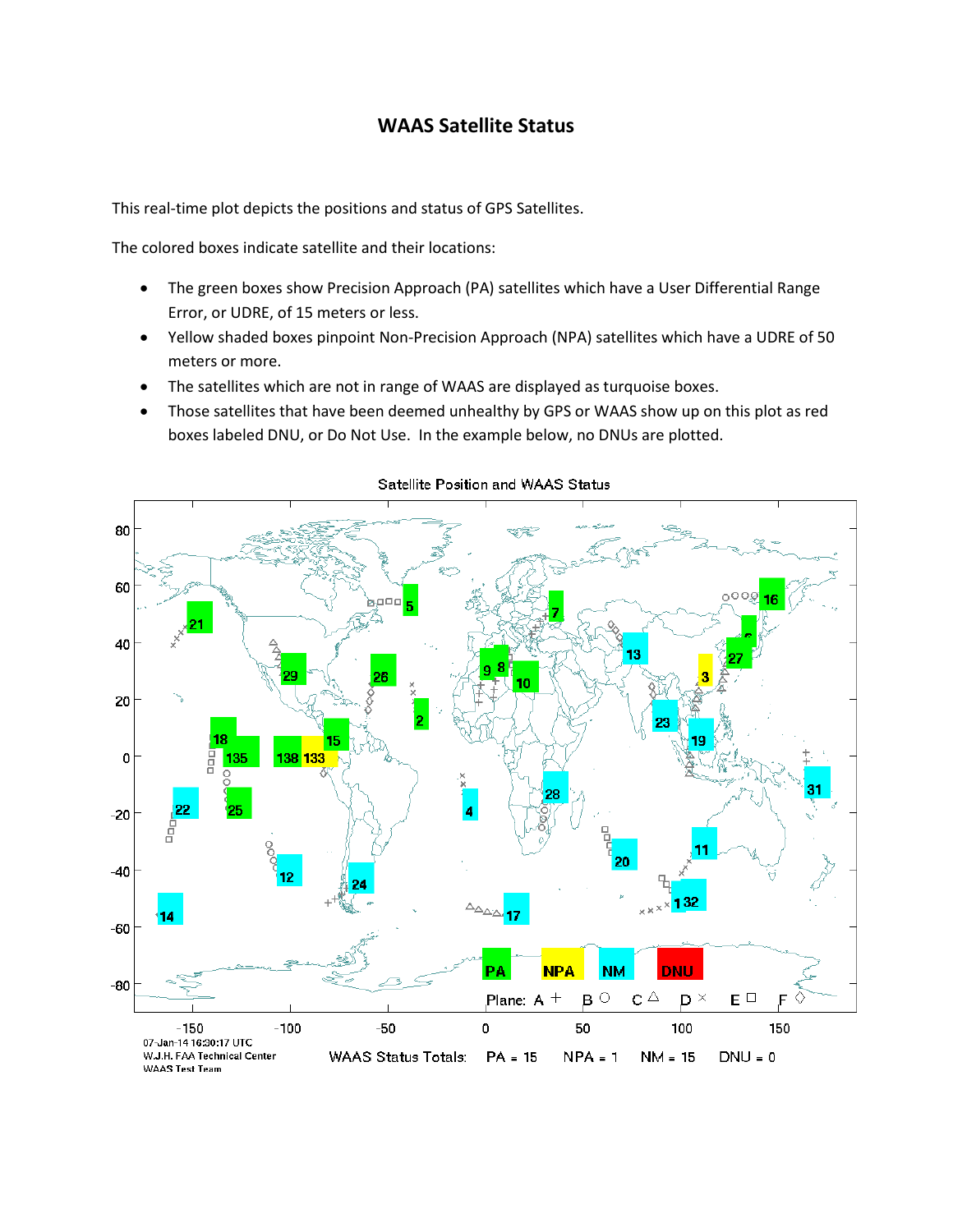### **Number of Satellites:**

The WAAS Status Totals at the bottom of this diagram show how many GPS satellites of each state are in use. For example, in the diagram below there are 15 PA satellites and no DNU satellites (See #1 below). It is important to note that WAAS GEO satellites #133, #135 and #138 are not included in these totals.

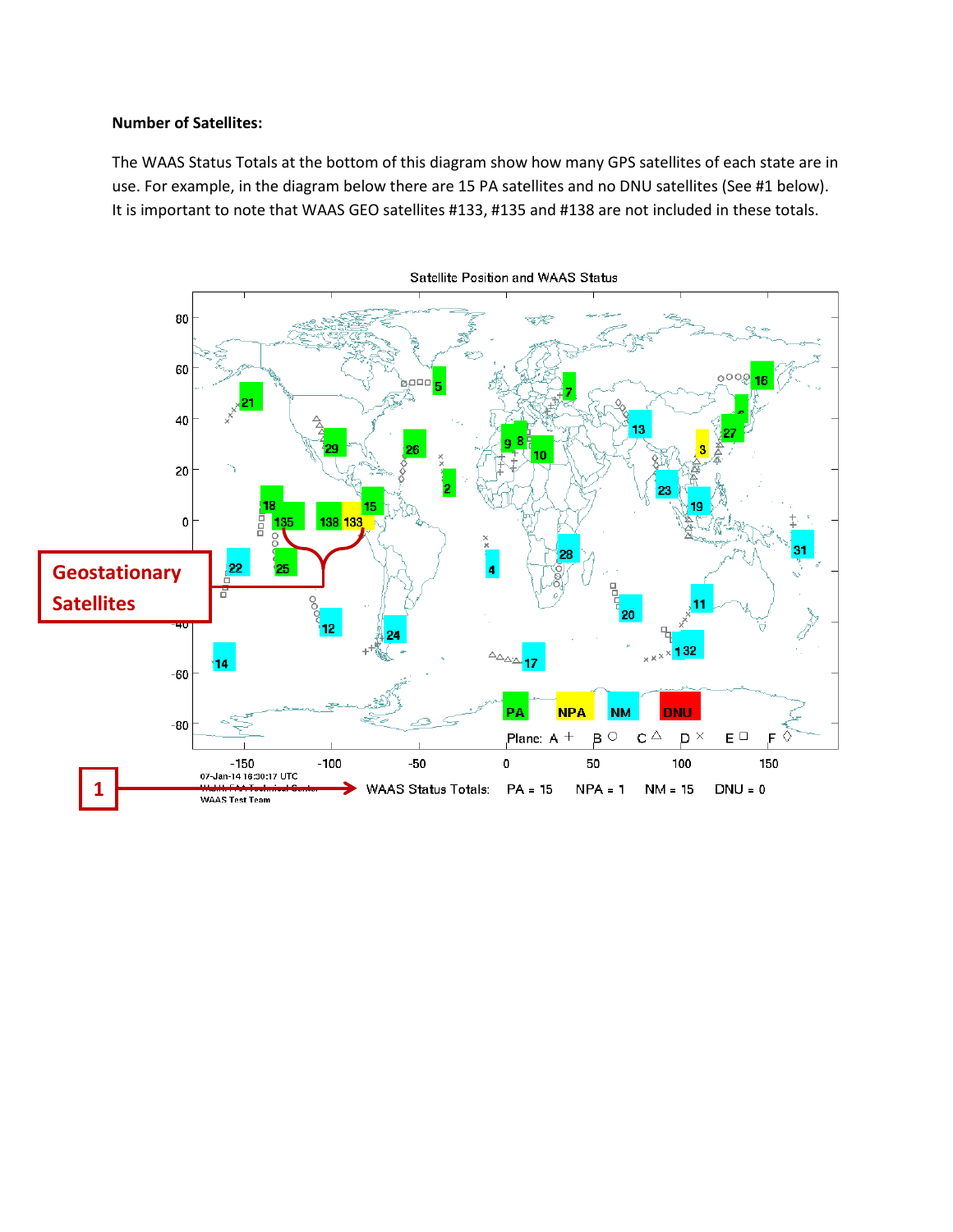## **Planes:**

The plane where each satellite is positioned is shown by symbols such as  $\Delta$ , +, or  $\Diamond$  (See #2 below). These symbols create "tails" behind the satellites to illustrate the direction the satellite is moving. From a user's perspective the GEO satellites do not move so those satellites do not have "tails."